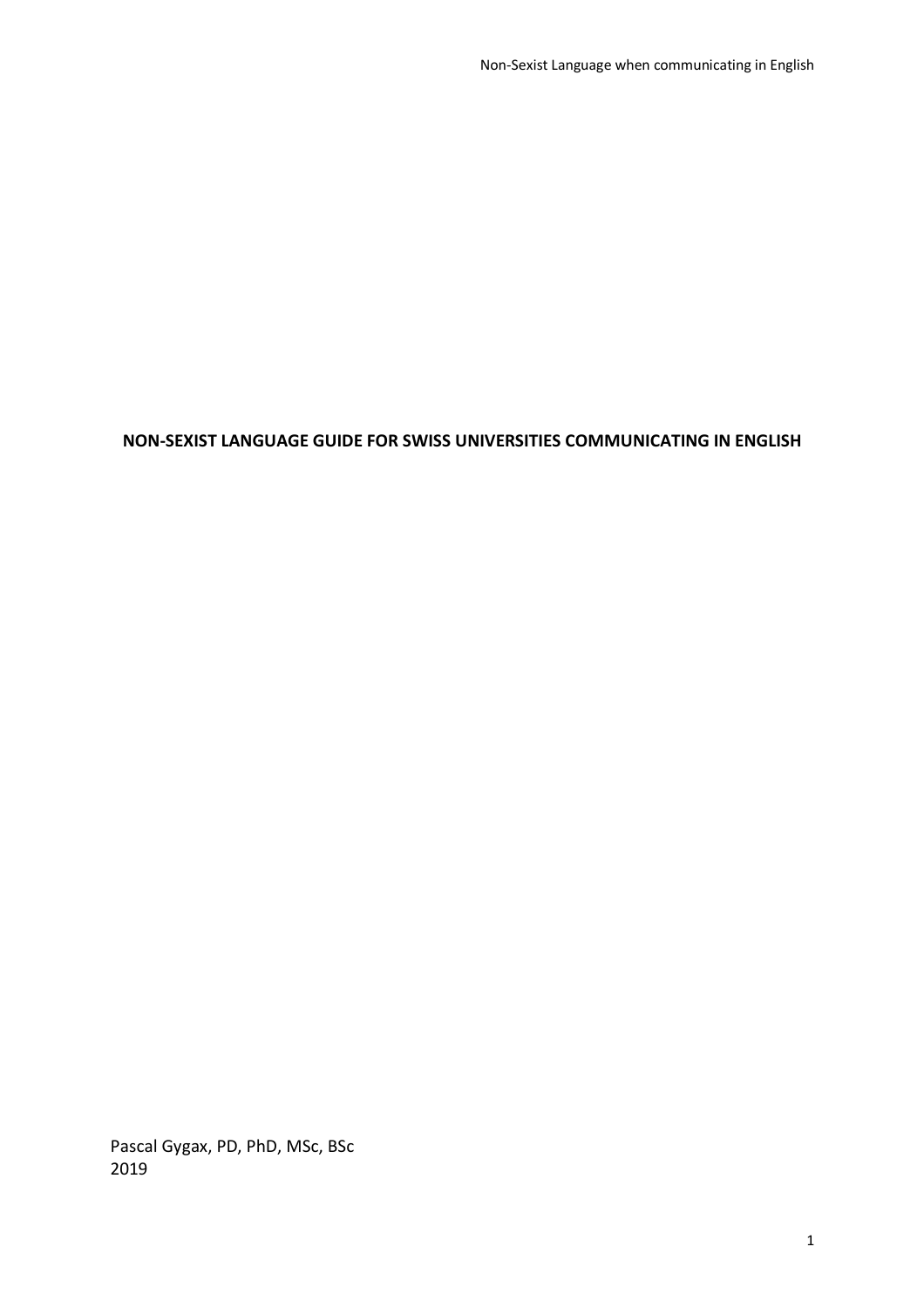#### **Introduction**

Language is a powerful vehicle of ideas and representations, and as such, can highlight, accentuate, or befog certain characteristics of the world [1]. In the androcentric context of our societies, language – in its use and structure – biases our perception of the world, most often to the disadvantage of women, or for that matter, any person that does not identify as being *a man* [2]. Different language strategies have therefore been suggested to promote more neutral forms of language, echoing the growing need for more equal treatment for all.

The present *non-sexist and inclusive language* guide is therefore intended for those who wish to adopt a more inclusive and non-sexist way of communicating. Although the present guide does not exhaustively cover all issues pertaining to non-sexist language, it covers four of the most important. Before presenting these four issues, we would like to stress a principle that may guide your search for non-sexist language: when possible, and when it is not relevant, please try to avoid any explicit mention of gender.

## **The use of the masculine as generic**, **word order**, **non-inclusive job titles and irrelevant gender emphasis & stereotyping**

The present guide is based on existing non-sexist language guides in Switzerland, mainly framed for French and German, as well as existing ones for English (see bibliography for full references).

### **1. The masculine as generic: the specific case of** *he*

Although the singular and non-gendered pronoun *they* was used quite readily in the literature across centuries [3], it met fierce criticism by  $19<sup>th</sup>$  century prescriptive grammarians, who decided to instead impose the sex-indefinite *he*. These androcentric grammarians saw the masculine form as the *worthier* one [3]. Other languages, such as French in the 17th century, underwent very similar changes, consequently asserting the masculine power, both in language and society [4]. In French, for example, the disappearance of certain occupational feminine forms (e.g., *une médecine* [a doctorfemale]) was in fact intended as a signal to women that these occupations were only for men.

The difficulty of considering the pronoun *he* as a generic form has been well documented in the scientific literature [5], and should therefore always be avoided.

Re-introducing the singular use of *they* – which only relatively recently disappear – would of course require ignoring grammatical proscription (and you may decide that this will be your case), yet it has been shown that its use is at least cognitively very easy [6]. Although the singular use of *they* is becoming increasingly popular (again), other alternatives may speak to those wishing to follow grammatical proscription yet avoid the use of *he* as generic. We now turn to concrete examples, which of course will depend on the context at hand: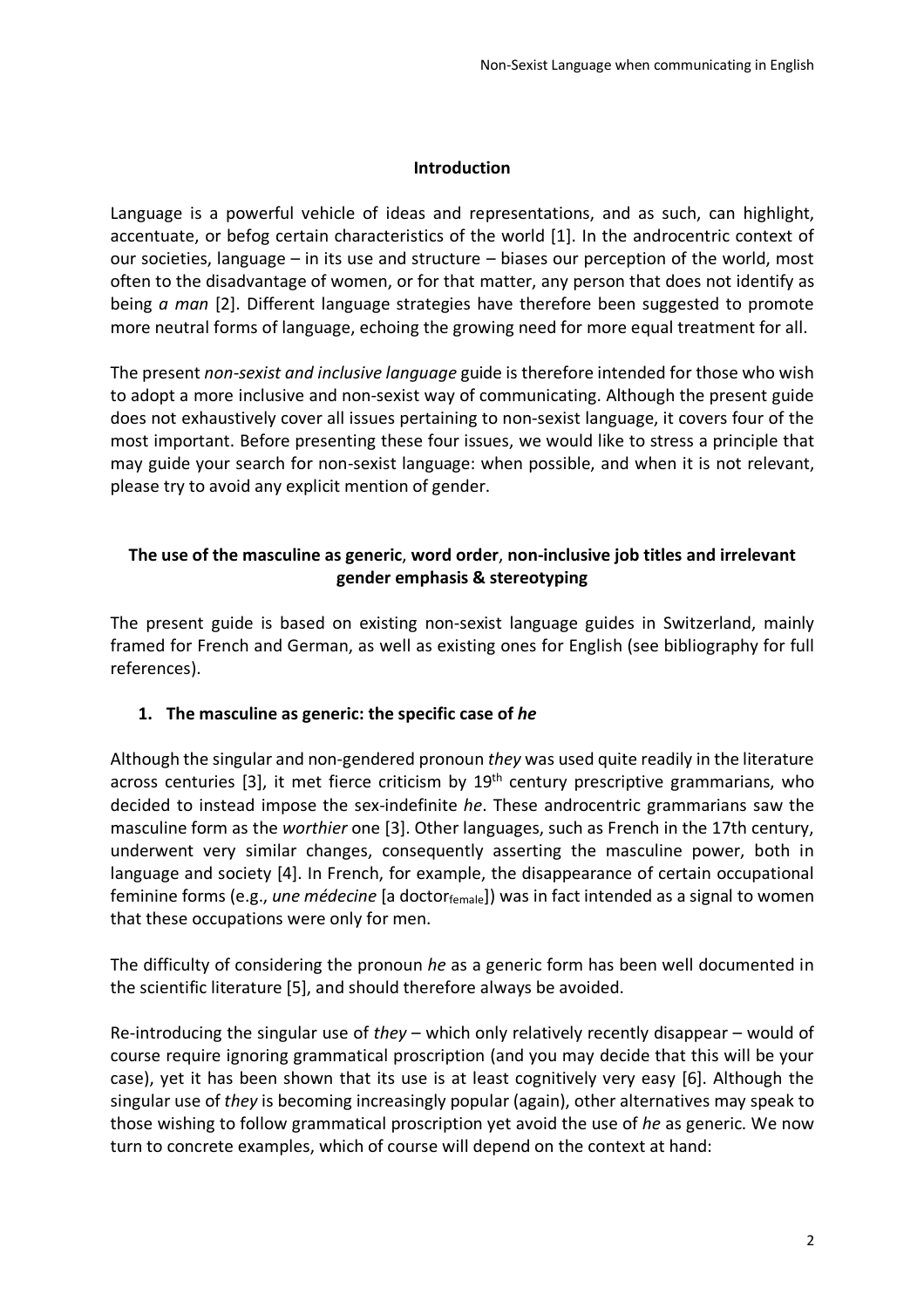1. Prefer the plural form to the singular one

*To: A student needs to consult his notes before the lecture Prefer: Students need to consult their notes before the lecture*

2. Directly address readers or listeners

*To: If a student wants to enrol, he needs to click here Prefer: If you want to enrol, click here* or *if you are a student and want to enrol, click here*

3. Remove the pronoun

*To: Each student chooses the modules he wants to follow Prefer: Each student chooses the modules to follow*

4. Use pair forms to refer to both genders, or the singular *they*

*To: When a researcher decides to send a manuscript, he has to carefully check for spelling mistakes* 

*Prefer: When a researcher decides to send a manuscript, she or he has to carefully check for spelling mistakes* or *When a researcher decides to send a manuscript, they have to carefully check for spelling mistakes*

We do recommend the order *she or/and he* for reasons explained in Section 2

5. *Reformulate to avoid using gendered pronouns (often using the passive form)*

**To:** The professor who gets published frequently will have a better chance when **he** goes before *the tenure board.* 

*Prefer: The professor who gets published frequently will have a better chance when faculty tenure is granted.* 

Following the same rationale as for the pronoun *he*, *man* or *men* should never be used as generics. Typically, *man* should be replaced by terms such as *person*, *people*, *individual*, *human*, or *human being*. Note that some research seems to indicate the term *human* activates similar representations to man (and different ones to woman) [7], and therefore should be used with parsimony.

## **2. Word order**

Although *word order* is often shadowed by other important factors (such as those discussed above), it can act as a power catalyst for generating and maintaining androcentricity. Namely, and as discussed by recent studies [8], when mentioning two persons in a sentence, the order in which they are mentioned has some semantic, hierarchical meaning: the first person mentioned is considered to be *central* and *more important*. One could even argue that first-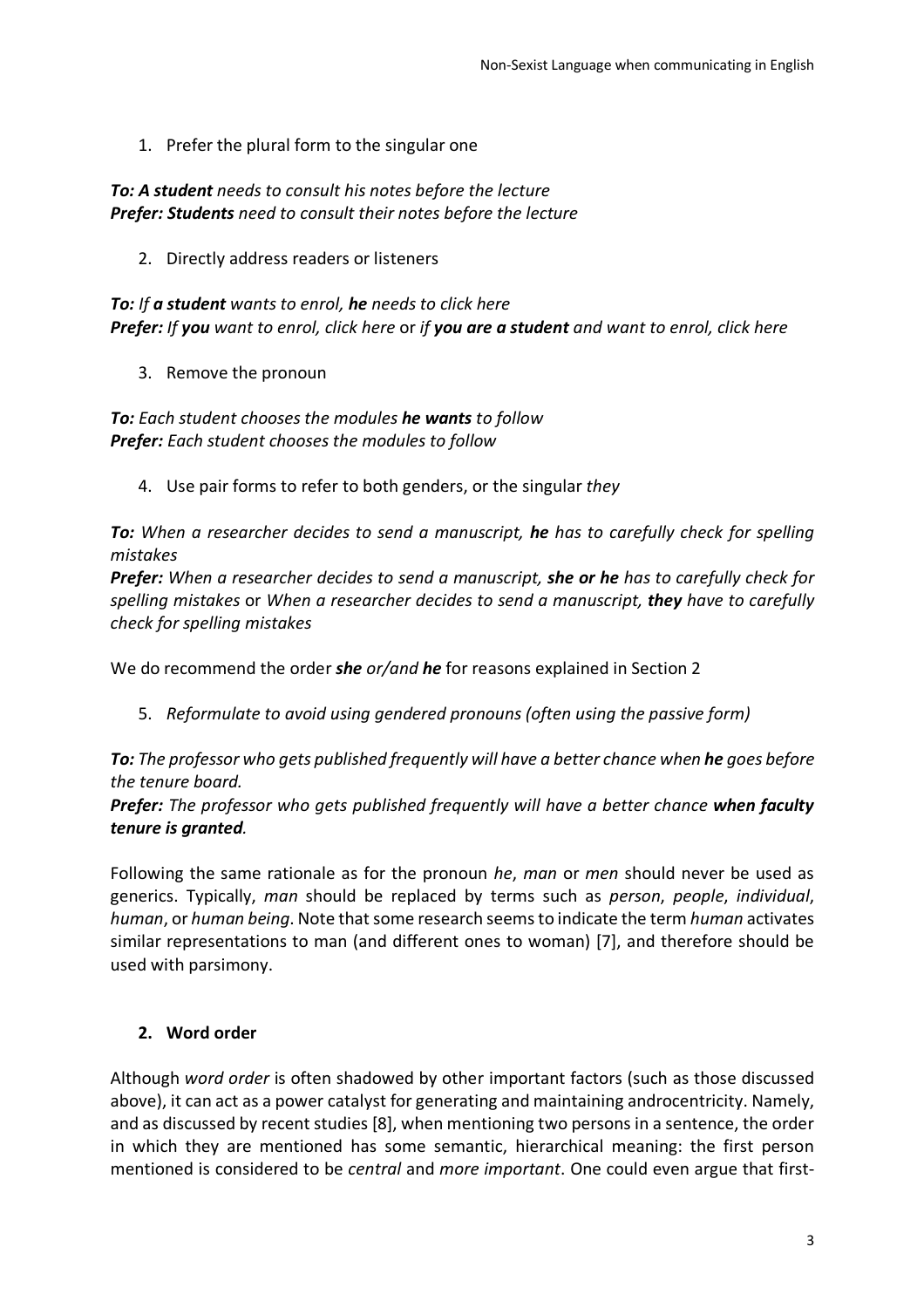mentioned elements are likely to receive more attention, simply because they are read first [9]. As such, in androcentric cultures, men are commonly and predominantly mentioned first<sup>1</sup> in pairs (e.g., men and women, husband and wife), giving them a more central position.

Ideally, word order should be randomly assigned, distributing centrality equally to women and men. However, given the extremely high propensity to mention men first, we suggest that for the time being – women be mentioned first. Of course, this is only to be applied in cases where it is impossible to remove explicit mention of gender – which, as suggested earlier in this guide, should always be aimed for.

# **3. Addressing persons**

It has been long shown that language inevitably attracts our attention towards world characteristics that may be, in context, irrelevant [1;2]. As such, we do advise that when addressing persons, gendered terms should – as much as possible and when not relevant – be avoided, even when it is known.

### *To: Dear Ms Mueller Prefer: Dear Anne Mueller*

In these cases, of course, one could argue that the first name is gendered, and one could find other ways to address this person, when applicable (e.g., *Dear Dr Mueller*)*.* If you need, or want, to avoid first names, and no non-gendered alternatives are possible, *Ms*should be used for women, and *Mr* for men. Options specifying marital status (Miss or Mrs) should be avoided.

When addressing unknown persons, prefer formulations such as *Dear Colleague, Dear Professor*, *Dear Editor*, etc. In line with the first issue presented in this guide, please avoid all uses of the term *man* as a generic. So, for example, *a chairman* becomes *a chairperson*. Other examples are given in the Appendix.

Similarly, avoid all explicit mention of gender when using role nouns, such as *male nurse*, *female athlete* or *housewife.*

# **4. Stereotyping**

We often make judgments based on simplifying strategies – called heuristics –, rather than on extensive algorithmic processing [10;11], and these heuristics enable us to save significant cognitive resources. Unfortunately, a corollary to these simplifying strategies is that we base our judgement of others on constraining and limiting beliefs, such as gender stereotypes. As such, gender stereotypes can broadly be defined as generalized beliefs and expectations about social roles or occupations that are considered appropriate based on individuals' socially identified sex [12].

 $1$  Except for "ladies and gentlemen". See [8] for a discussion on this special case.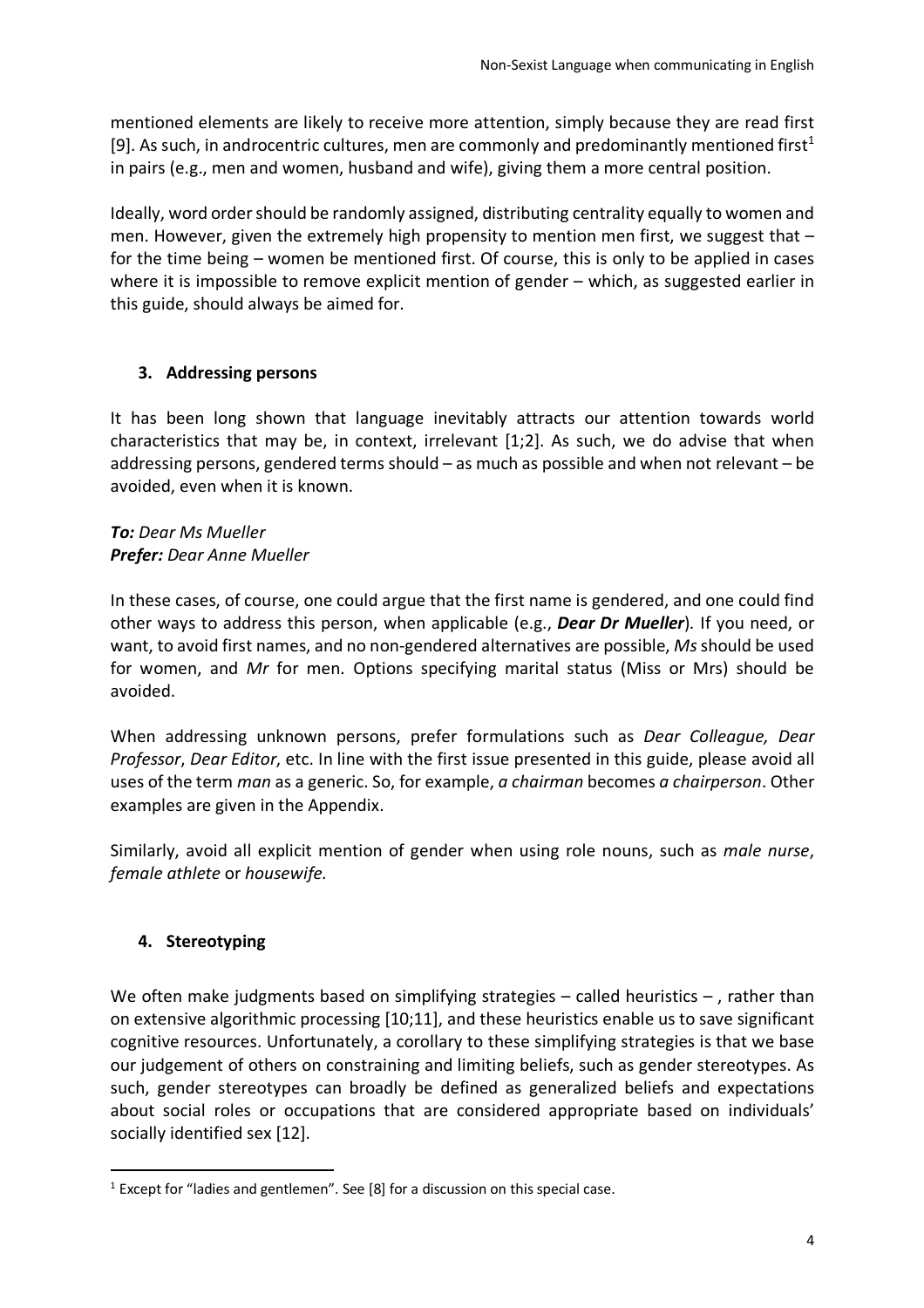Although these stereotypes may at times be rather difficult to combat, language – and language use – can be a powerful source to do so. Therefore, we would advise an overarching principle associated with stereotyping: Never assume a specific gender to be associated with different roles or occupations. So, for example :

**To:** Professors and their wives were invited.

**Prefer:** Professors and their partners were invited

**To:** Mothers can benefit from the university's childcare service

**Prefer:** Parents can benefit from the university's childcare service

It is important to also note that some words that are often used in the media to refer to women should be avoided, as they are degrading and patronizing, hence inappropriate. For example, it is not rare to see terms that infantilize women, such as *girls* used to refer to women (e.g., *The girls from the university volleyball team won all their matches*). In fact, the word *girl(s)* (and *boy(s)*) should only be used for persons that are still in secondary school or lower. Similarly, the word *lady* should always be avoided, as it implicates lower status and patronization.

Lastly, when discussing gender (e.g., researchers writing articles about gender effects, university representatives talking to the media,…), avoid the tendency to attribute differences to women. Indeed, social psychology research has revealed a tendency to attribute differences between complimentary social groups, that differ in power, to the lower status group. Gender differences in behavior, for example, are more often explained in terms of how women are different from men, than in terms of how men are different from women [13]. Similarly, differences by race and sexual orientation are more often attributed to features of non-White or non-heterosexual groups than to people who are White or heterosexual [13]. These explanations also have consequences as when a group is positioned as "the effect to be explained" it can make that group appear less powerful, and make existing power differences appear more legitimate. These processes occur to the extent that the higher status group is taken to be the assumed norm or default identity when generating explanations. Therefore, try to always avoid an androcentric perspective in your communications.

### **Final notes to the present guide**

In this guide, we have offered ways to avoid sexist language, mainly by de-gendering discourse and communication. Although this is important in terms of equal visibility and treatment of women and men, we would like to stress the importance of going beyond the binary notion of gender. As such, try to consider gender as a continuum in your communications and discourse, to encompass all those that identify themselves neither with women nor with men. The American Psychology Association for reducing bias (see link below) provides detailed principles to do so.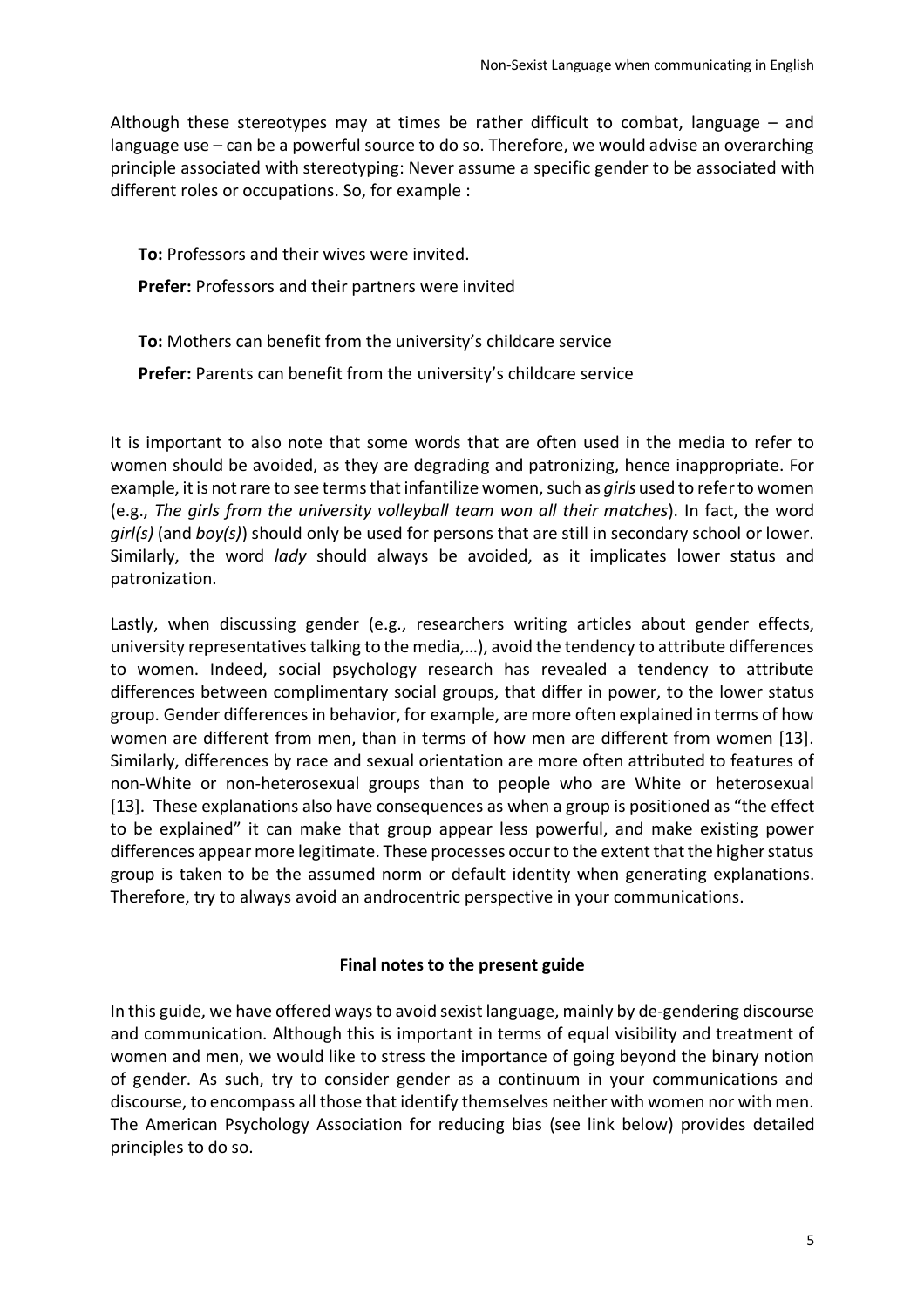Finally, we would also like to stress that communication naturally encompasses visual communication. As such, you should also always think about your visual representations as inclusive, and as not giving visual priority to one gender over another, for example, by setting men in the front of a picture and women at a farther distance (or men in the centre and women in the periphery). In line with the recommendations of Section 4 of this guide, you should always avoid stereotypical depictions of gender (e.g., hair style, shoes,…).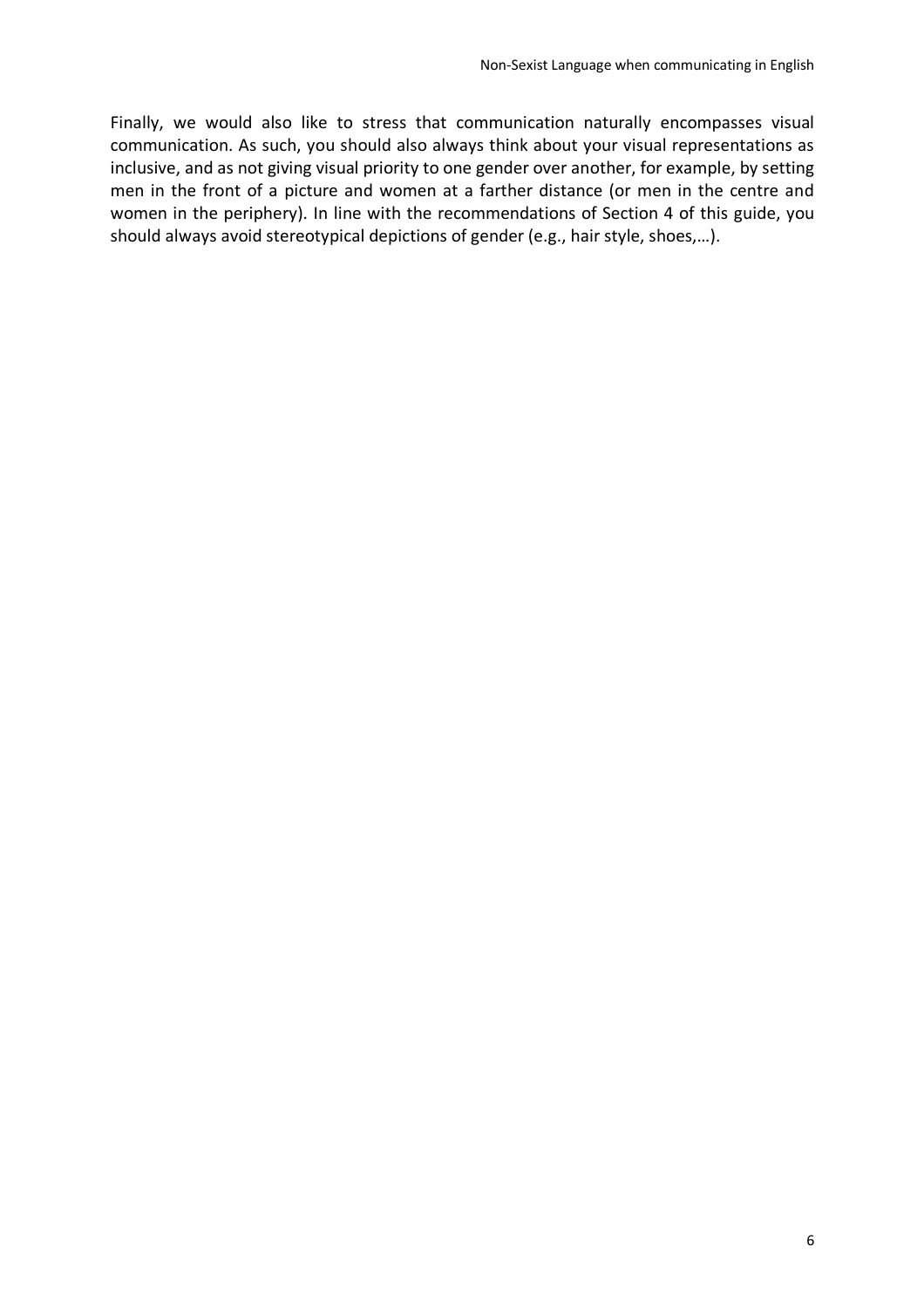### **References**

[1] Slobin, D. I. (2003). Language and thought online: Cognitive consequences of linguistic relativity. In D. Gentner & S. Goldin-Meadow (Eds.), *Language in mind: Advances in the study of language and thought* (pp. 157–192). Cambridge, MA: MIT Press.

[2] Gabriel, U. & Gygax, P. (2016). Gender and linguistic sexism. In Giles, H. & Maass, A. (eds). *Advances in intergroup communication* (pp. 177–192). New York: Peter Lang.

[3] Bodine, A. (1975). Androcentrism in Prescriptive Grammar: Singular 'They', Sex-Indefinite 'He', and 'He or She'. *Language in Society*, *4*, 129–146.

[4] Viennot, E. (2014). *Non, le masculin ne l'emporte pas sur le féminin !* Editions IXE.

[5] Stout, J. G., & Dasgupta, N. (2011). When he doesn't mean you: Gender-exclusive language as ostracism. *Personality and Social Psychology Bulletin*, *37*, 757–769.

[6] Foertsch, J., & Gernsbacher, M. A. (1997). In Search of Gender Neutrality: Is Singular *They* a Cognitively Efficient Substitute for Generic *He*? *Psychological Science, 8*, 106–111. doi: 10.1111/j.1467-9280.1997.tb00691.x

[7] Wyrobková, A, & Gygax, P. (2015). Human and Man side by side, Woman trapped in a different reality: Word associations in Czech. *Journal of Czechoslovac Psychology, 59,* 44-56.

[8] Hegarty, P.J., Mollin, S., & Foels, R. (2016). Binomial word order and social status*. Advances in Intergroup Communication, 21,* 119–135.

[9] Gabriel, U., Gygax, P. & Kuhn, E. (2018). Neutralising linguistic sexism: Promising but cumbersome? *Group Processes & Intergroup Relations, 21*, 844-858. doi: 10.1177/1368430218771742.

[10] Parzuchowski, M., Bocian, K., & Gygax, P. (2016). Sizing up objects: The effect of diminutive forms on positive mood, value, and size judgments. *Frontiers in Psychology, 7*, 1452. https://doi.org/10.3389/fpsyg.2016.01452

[11] Kahneman, D., and Tversky, A. (1996). On the reality of cognitive illusions. *Psychological Review, 103*, 582–591. doi: https://doi.org/10.1037/0033-295X.103.3.582

[12] Eagly, A. H. (1987). *John M. MacEachran memorial lecture series; 1985. Sex differences in social behavior: A social-role interpretation.* Hillsdale, NJ, US: Lawrence Erlbaum Associates, Inc.

[13] Hegarty, P., & Bruckmüller, S. (2013). Asymmetric explanations of group differences: Experimental evidence of Foucault's disciplinary power. Social and Personality Psychology Compass, 7, 176–186. doi:10.1111/spco.2013.7.issue-3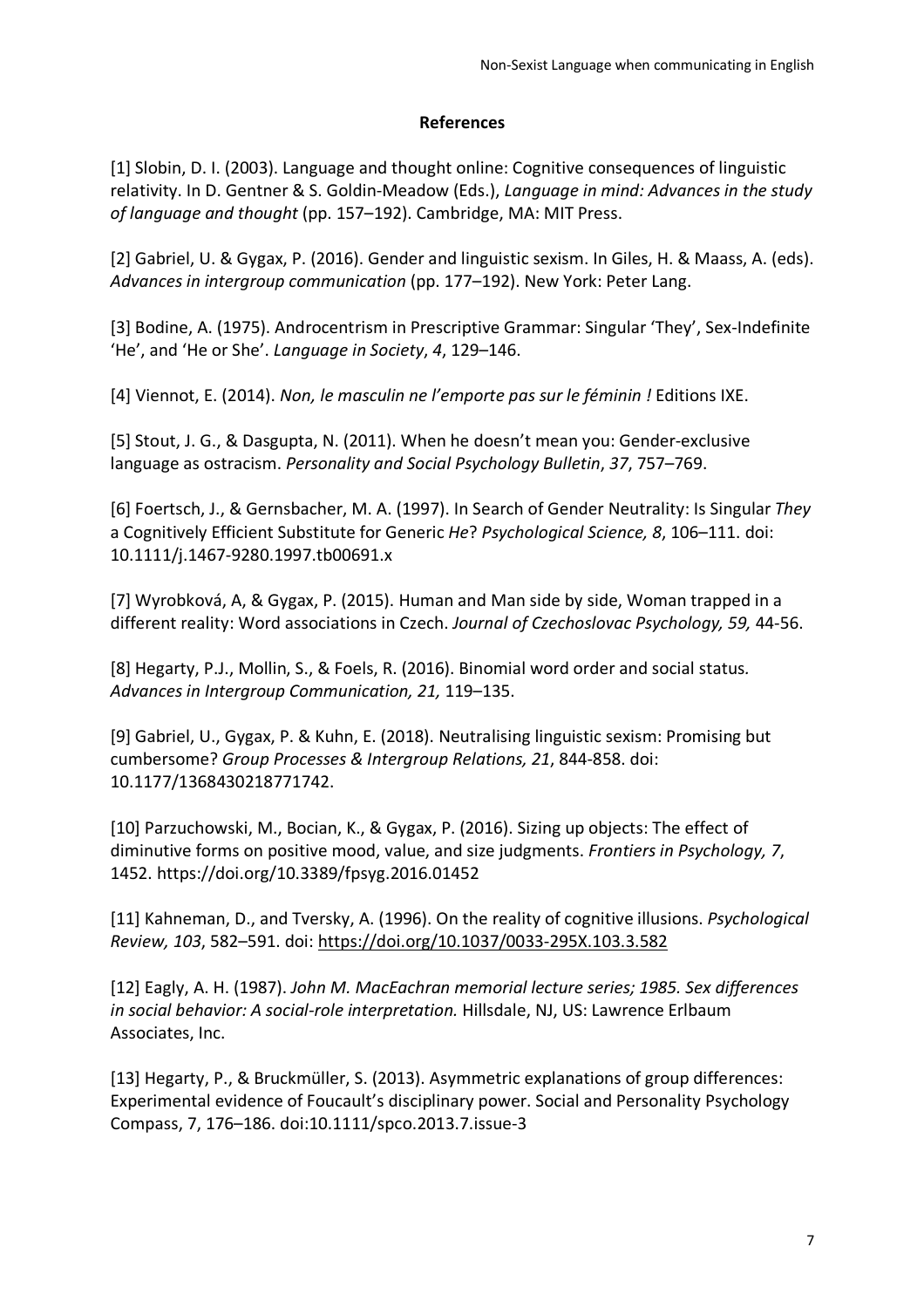### **Additional guides available on-line**

Guidelines for Non-Sexist Use of Language from the American Philosophical Association https://www.apaonline.org/page/nonsexist

General Principles for Reducing Bias from the American Psychology Association https://apastyle.apa.org/style-grammar-guidelines/bias-free-language/general-principles

Non-Sexist Language Reloaded, University of Lancaster (RiGLS) https://www.lancaster.ac.uk/media/lancaster-university/content-assets/images/athenaswan/BrochureSexistLanguage\_final.pdf